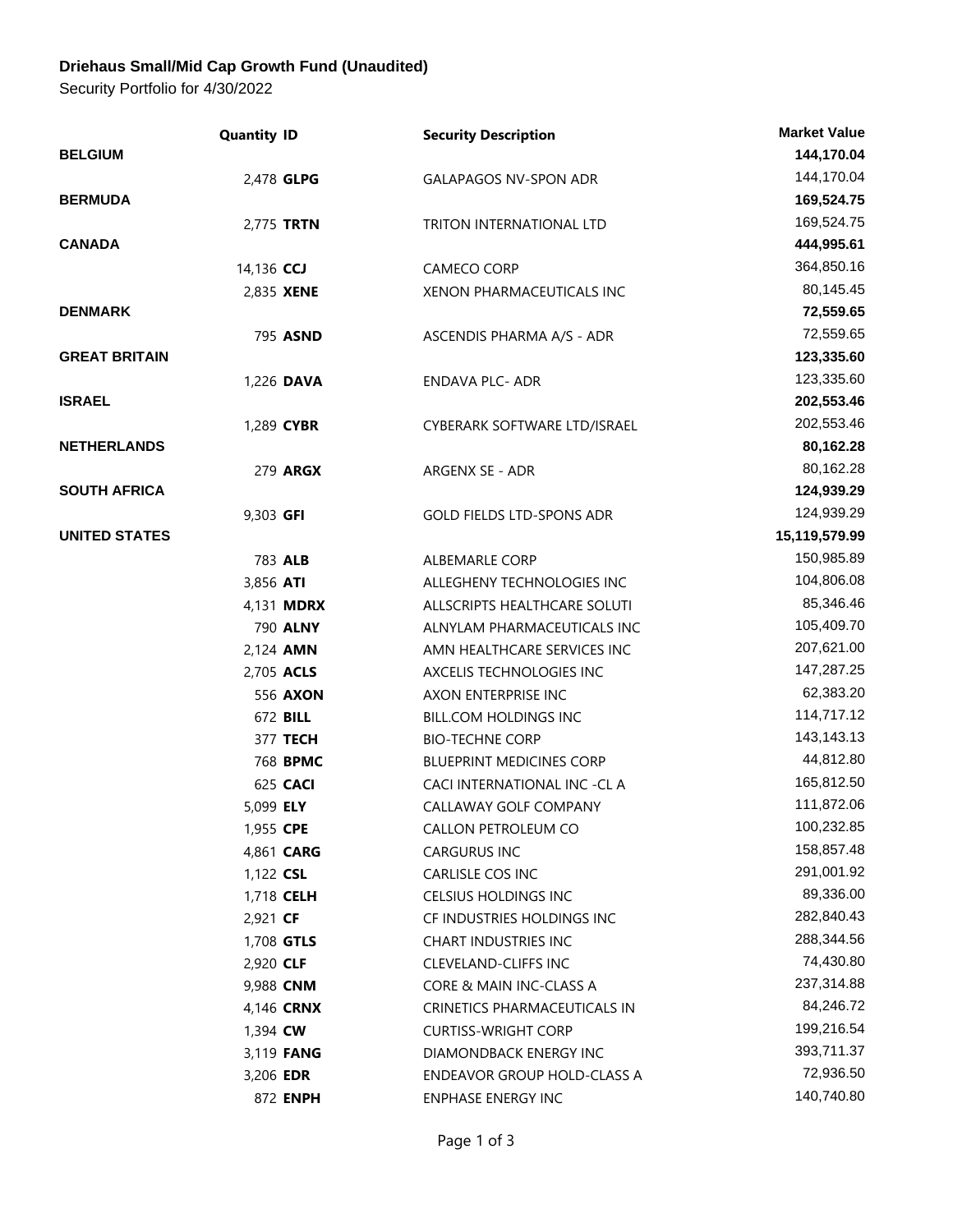|                   | 1,014 <b>EEFT</b>  | EURONET WORLDWIDE INC           | 123,353.10 |
|-------------------|--------------------|---------------------------------|------------|
|                   | 919 <b>EXPO</b>    | EXPONENT INC                    | 88,049.39  |
| 4,753 FA          |                    | FIRST ADVANTAGE CORP            | 82,512.08  |
|                   | 1,287 <b>FIVN</b>  | FIVE9 INC                       | 141,698.70 |
|                   | 1,866 FRPT         | FRESHPET INC                    | 174,191.10 |
| 1,130 FCN         |                    | FTI CONSULTING INC              | 178,212.30 |
|                   | 4,442 <b>HALO</b>  | HALOZYME THERAPEUTICS INC       | 177,235.80 |
| 3,301 HOG         |                    | HARLEY-DAVIDSON INC             | 120,321.45 |
| 5,729 HP          |                    | <b>HELMERICH &amp; PAYNE</b>    | 263,705.87 |
|                   | 1,709 HZNP         | <b>HORIZON THERAPEUTICS PLC</b> | 168,439.04 |
| 2,707 H           |                    | HYATT HOTELS CORP - CL A        | 257,056.72 |
|                   | 1,882 <b>NARI</b>  | INARI MEDICAL INC               | 151,877.40 |
|                   | 1,285 <b>INSP</b>  | INSPIRE MEDICAL SYSTEMS INC     | 264,401.60 |
|                   | 319 <b>PODD</b>    | <b>INSULET CORP</b>             | 76,237.81  |
| 2,395 <b>ITCI</b> |                    | INTRA-CELLULAR THERAPIES INC    | 121,210.95 |
|                   | 4,080 JNPR         | JUNIPER NETWORKS INC            | 128,601.60 |
| 5,288 KBR         |                    | <b>KBR INC</b>                  | 260,328.24 |
|                   | 1,463 KNSL         | KINSALE CAPITAL GROUP INC       | 324,332.47 |
| 3,034 <b>KEX</b>  |                    | <b>KIRBY CORP</b>               | 197,816.80 |
|                   | 3,312 <b>FWONK</b> | LIBERTY MEDIA CORP-LIBERTY-C    | 206,436.96 |
| 1,607 LYV         |                    | LIVE NATION ENTERTAINMENT IN    | 168,542.16 |
| 1,647 LKQ         |                    | LKQ CORP                        | 81,740.61  |
|                   | 1,603 LPLA         | LPL FINANCIAL HOLDINGS INC      | 301,155.61 |
| 10,923 MAT        |                    | <b>MATTEL INC</b>               | 265,538.13 |
|                   | 665 MDB            | MONGODB INC                     | 236,028.45 |
| 6,409 MP          |                    | <b>MP MATERIALS CORP</b>        | 243,798.36 |
|                   | 1,137 <b>NXST</b>  | NEXSTAR MEDIA GROUP INC-CL A    | 180,123.54 |
|                   | 168 ODFL           | OLD DOMINION FREIGHT LINE       | 47,060.16  |
| 3,535 ON          |                    | ON SEMICONDUCTOR CORPORATION    | 184,208.85 |
| 1,724 PKG         |                    | PACKAGING CORP OF AMERICA       | 277,857.08 |
|                   | 1,286 PCTY         | PAYLOCITY HOLDING CORP          | 243,864.18 |
|                   | 8,526 WOOF         | PETCO HEALTH AND WELLNESS CO    | 164,210.76 |
|                   | 2,423 PLNT         | PLANET FITNESS INC - CL A       | 193,912.69 |
|                   | 3,040 PLUG         | PLUG POWER INC                  | 63,900.80  |
|                   | 2,864 PWR          | <b>QUANTA SERVICES INC</b>      | 332,166.72 |
|                   | 3,985 RMBS         | <b>RAMBUS INC</b>               | 99,266.35  |
| 1,158 <b>RRX</b>  |                    | <b>REGAL REXNORD CORP</b>       | 147,343.92 |
|                   | 5,868 <b>RLAY</b>  | RELAY THERAPEUTICS INC          | 139,834.44 |
|                   | 354 RGEN           | <b>REPLIGEN CORP</b>            | 55,662.96  |
|                   | 2,181 <b>REXR</b>  | REXFORD INDUSTRIAL REALTY IN    | 170,205.24 |
|                   | 4,698 RYAN         | RYAN SPECIALTY GROUP HLDGS-A    | 173,779.02 |
| 2,024 RHP         |                    | RYMAN HOSPITALITY PROPERTIES    | 189,203.52 |
| 3,837 SEE         |                    | SEALED AIR CORP                 | 246,373.77 |
|                   | 3,953 <b>SEAS</b>  | SEAWORLD ENTERTAINMENT INC      | 266,590.32 |
|                   | 1,121 <b>SWAV</b>  | SHOCKWAVE MEDICAL INC           | 169,416.73 |
|                   | 337 <b>SBNY</b>    | SIGNATURE BANK                  | 81,638.25  |
|                   | 2,111 SMPL         | SIMPLY GOOD FOODS CO/THE        | 87,923.15  |